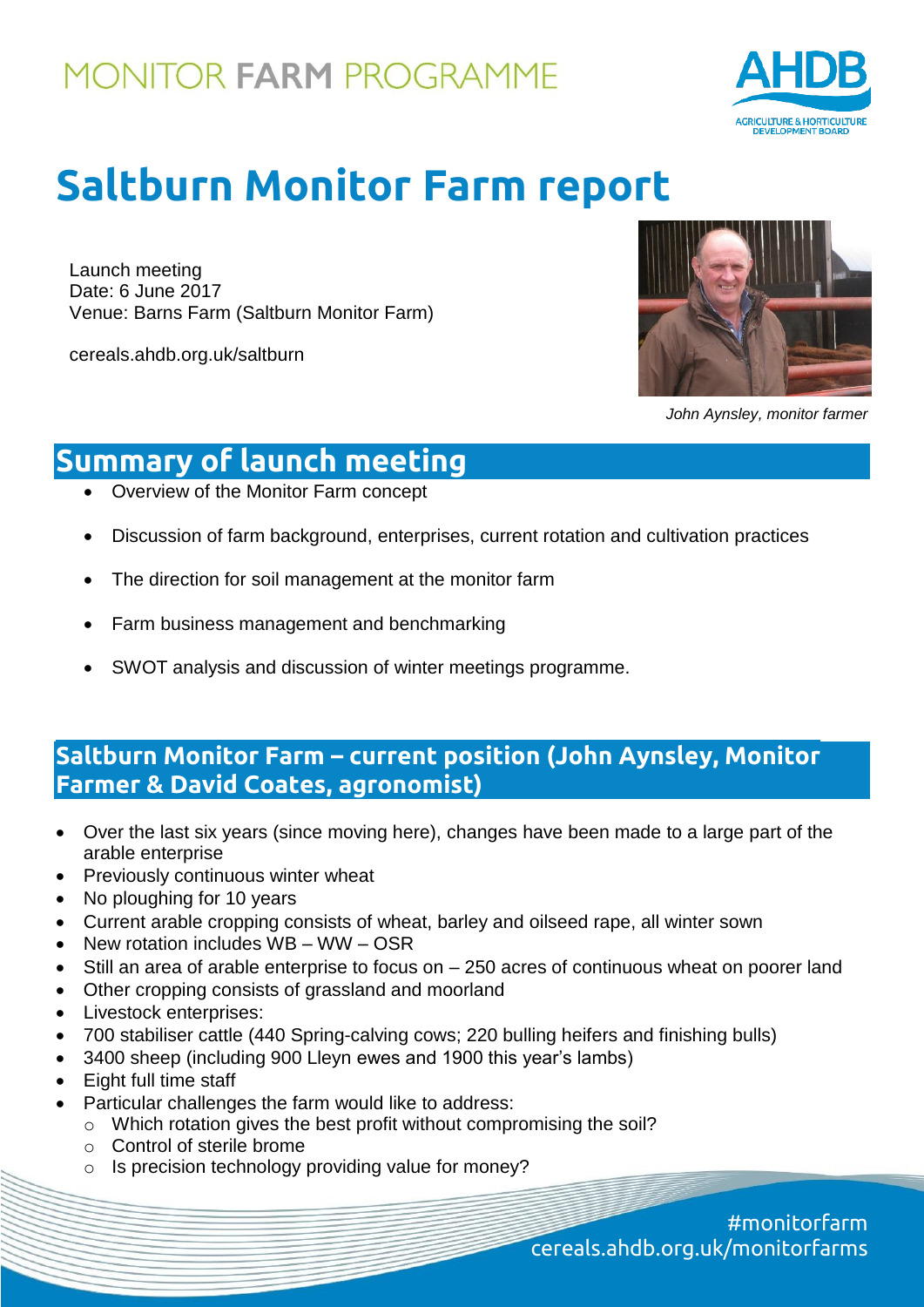

### **Soil management at Saltburn Monitor Farm – Steve Townsend (soil management consultant and Monitor Farm steering group member)**

- Soil management is central to farm profitability
- Arable soils generally are worn out lack of organic matter
- The carbon in organic matter is vital for soil structure
- Treat the carbon in the soil as a bank account put more in each year than you take out
- Organic matter can be lost from soils by over cultivation and lack of growing crop
- Ploughing releases large amounts of carbon and nitrogen into the atmosphere
- Loss of organic matter can be reduced by growing cover crops as an alternative to grass in the rotation
- Minimising soil disturbance and maintaining ground cover can help to make soils weather proof

For more information on AHDB soil research, use the links below:

- Soil research [website](https://cereals.ahdb.org.uk/research/soil-research.aspx)
- Soil research projects
- **GREATSOILS [website](https://ahdb.org.uk/projects/greatsoils.aspx)**

### **Importance of financial management – Ali Gray (ACS Grays; Monitor Farm steering group member)**

- Huge variation across the industry in net farm income
- Net farm income of the *top third* of arable businesses is *50-60%* above the average (from Askham Bryan survey data 2015/2016)
- Measuring the performance of your own business is key to understanding where improvements can be made
- Think about the longer term objectives of your business what can be done better and where can you make changes?

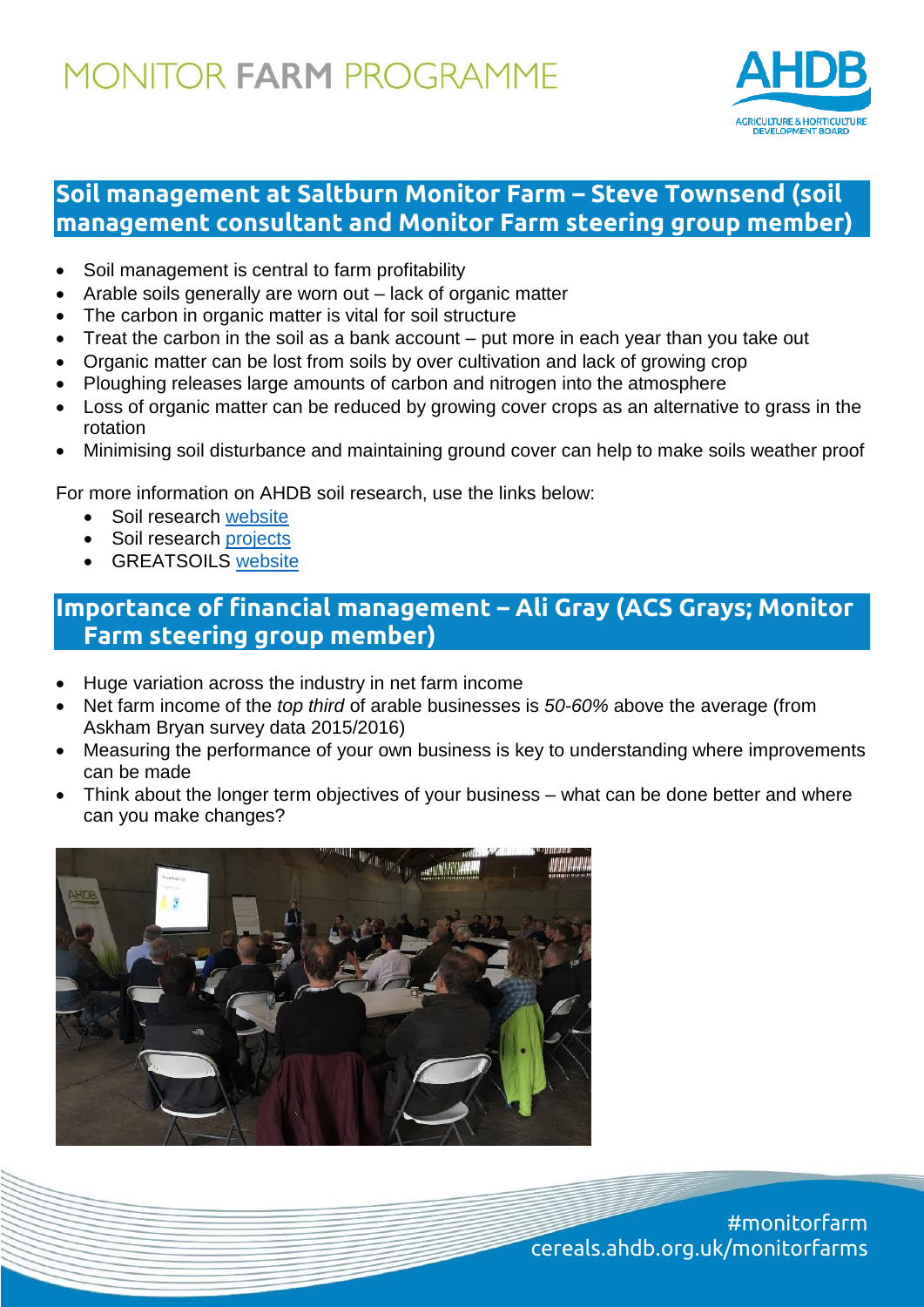

### **SWOT Analysis – carried out by whole group**

#### **Strengths**

- Management experience
- Enthusiasm
- Knowledge
- Listening
- Open-minded / willing to try
- Vision
- Clear objectives
- Benchmarking
- Timeliness
- Mixed farming (livestock)
- Soil management
- Size / land available
- Diversity
- Muck available (livestock)
- Staff
- $\bullet$  Scale buying power
- Open minded
- Good fertility
- Good trading location

#### **Opportunities**

- Mixed farming livestock integration
- More available land?
- Grass/stock available for further weed management
- Close to public/consumers
- Access to technical expertise
- Building land
- **•** Brexit
- New markets
- Expand sheep
- Partnership working
- Open-minded
- Share experiences
- Change the soil
- Diversification
- Room for expansion
- Monitor farm
- Trial new techniques
- Precision technologies

#### **Weaknesses**

- Grass weed control
- Rotation (barley/brome; only three crops in rotation)
- Road work / distance / spread of land
- Small fields
- Urban fringe
- Not ring fenced
- Soil type
- Lack of buildings/infrastructure for livestock
- Reliance on agricultural chemicals
- Lack of knowledge
- Window of opportunity
- Climate

#### **Threats**

- Sterile brome
- Grass weeds in a no till system
- Post-Brexit agricultural policy
- Unknown future subsidies / BPS future?
- Market volatility / Price stability
- Reliance on Ensus
- **Legislation**
- Environmental issues
- Loss of actives
- Short season
- Shortage of skilled staff
- **Slugs**
- Urban fringe
- Weather / climate change

#monitorfarm cereals.ahdb.org.uk/monitorfarms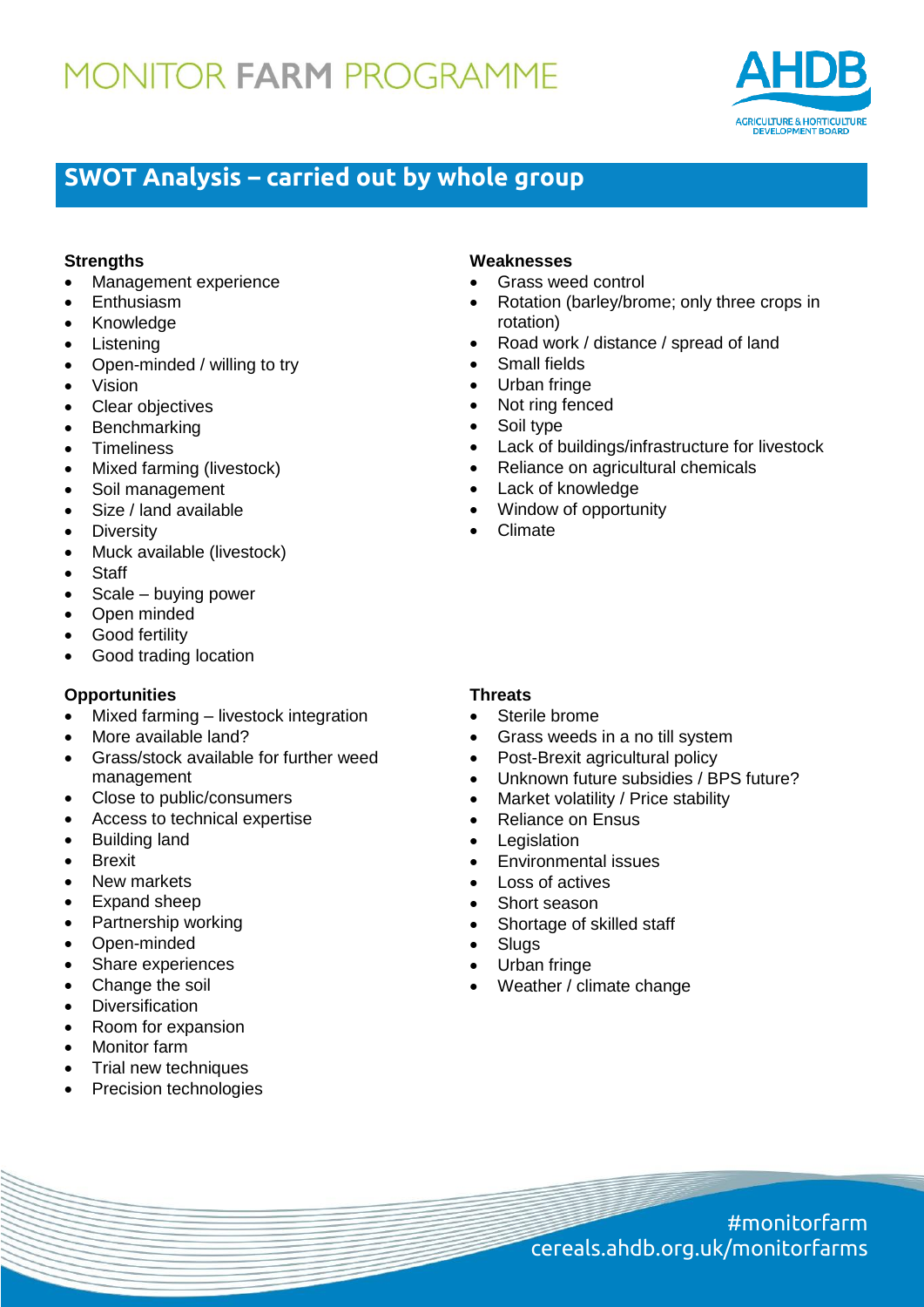

### **Focus areas for winter meetings programme**

- Grass weed control / brome control
- Rotation options (bringing cover crops and protein crops into rotation)
- Impact of cover crops
- Livestock feed against bought in protein
- Establishment and cost of establishment
- Slug control
- Weed control
- Seed rates
- Muck incorporation
- Control of fixed costs
- Machinery costs (fixed cost analysis)
- Stewardship areas
- Soil health
- Soil chemistry
- Marketing
- Varieties
- Combined bulk buying
- Precision

## **AHDB Cereals & Oilseeds – useful links**

#### **Farmbench**

For benchmarking your farm business:<https://farmbench.ahdb.org.uk/>

To join the monitor farm Arable Business Group (benchmarking), please ensure we have your correct contact details

#### **AHDB Cereals & Oilseeds Tools**

Grain Market Daily **[cereals.ahdb.org.uk/markets](http://www.cereals.ahdb.org.uk/markets)** 

Crop Research News **[cereals.ahdb.org.uk/newsletters](https://cereals.ahdb.org.uk/newsletters)**

Pest and disease forecasts **[cereals.ahdb.org.uk/monitoring](http://www.cereals.ahdb.org.uk/monitoring)** 

Podcast **[cereals.ahdb.org.uk/podcast](https://cereals.ahdb.org.uk/podcast)**



#### **AHDB Cereals & Oils** podcast

#monitorfarm cereals.ahdb.org.uk/monitorfarms

Inside the January edition of **Crop Research News...**